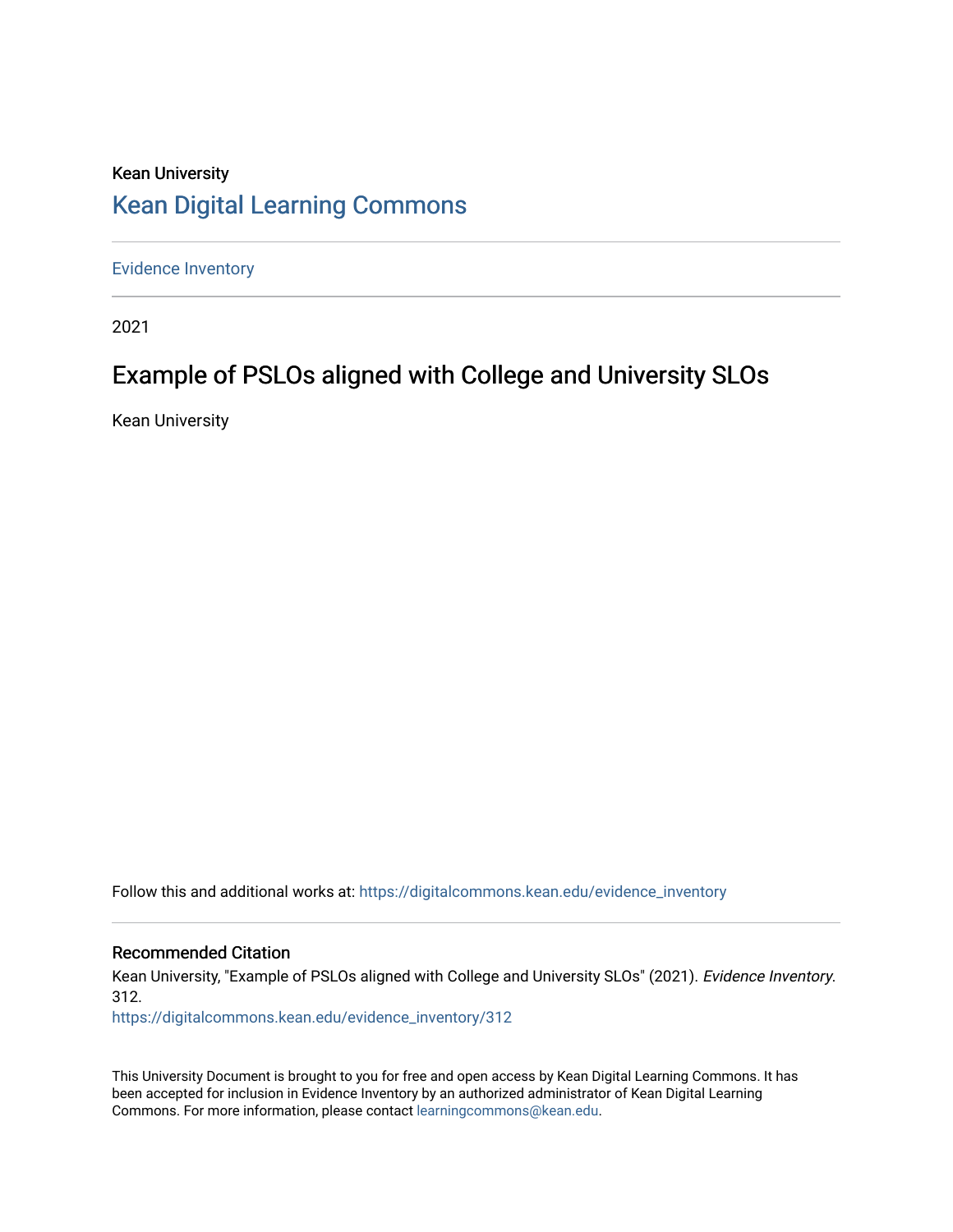### Example of PSLOs aligned with College and University SLOs

#### Abstract

A screenshot of the Power BI webpage showing program SLOs aligned with College and University SLOs

### Keywords

PSLO, alignment